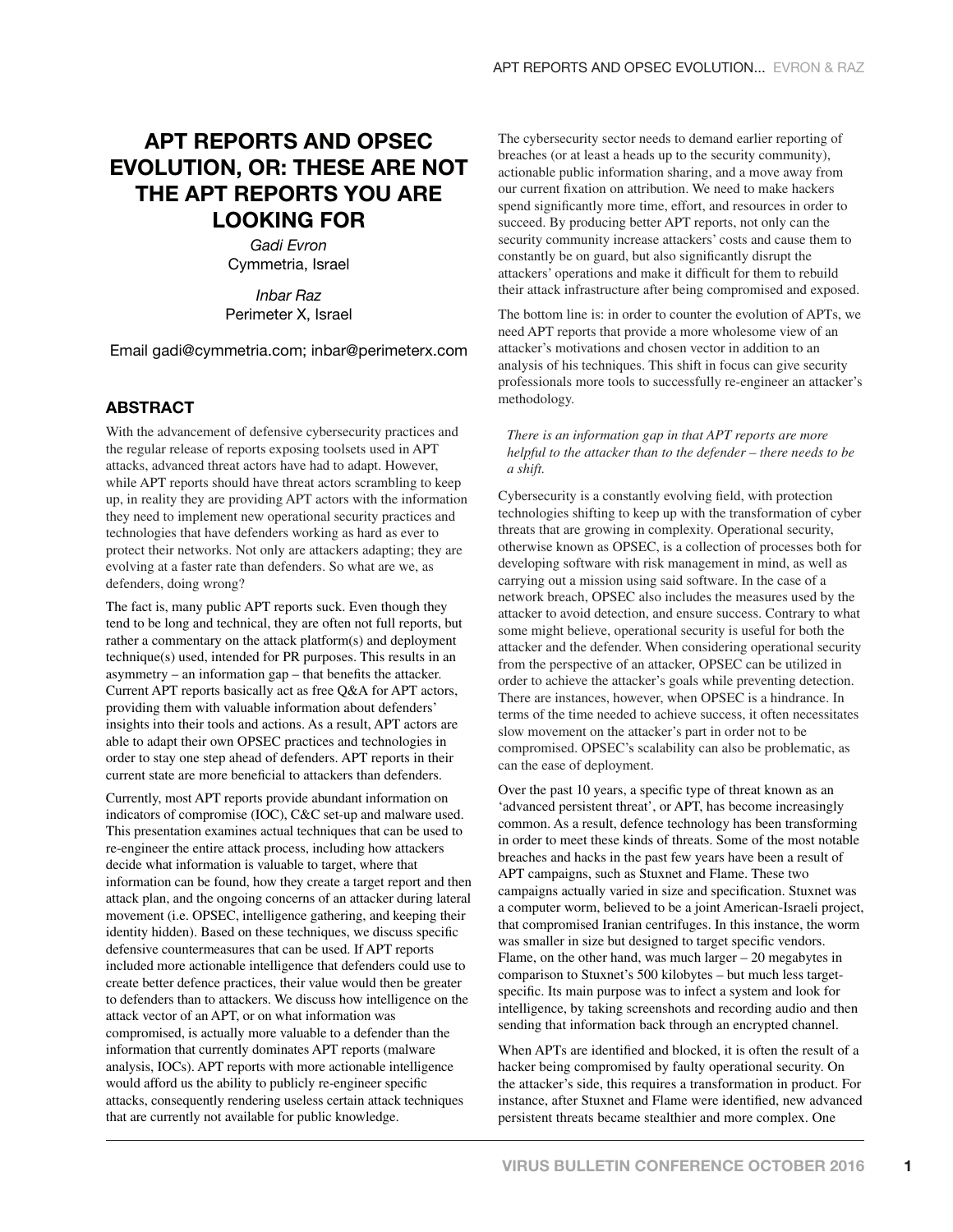example is Gauss, which had tight execution constraints which only allowed the malware to execute on certain targets, resulting in it evading capture for significantly longer. Even now, there is still a piece of the malware, detailing which computer it was meant for, that remains encrypted. Another APT that emerged as the actors learned from their mistakes was APT3, a piece of malware that, when first active, used only small and disposable tools before bringing out the more complex and intense tools, in order to prevent their loss in the event of it being caught earlier on.

On the defender's side, the first significant sign of hope in defeating APTs came in early 2013 when the first major APT report was released by *Mandiant* [1]. Its disclosure of the advanced persistent threat campaign named 'APT1' made a huge impact thanks to the extent of the exposure. The report showed that the campaign had compromised 141 companies across 20 countries. The attack methodology was to establish access to a network and visit the network every so often to steal new data. With a sizable staff, APT1 was able to steal incredible amounts of data, remaining in one particular system for as long as four years and 10 months, and stealing a whopping 6.5 Terabytes of data from just one organization over the course of 10 months. *Mandiant*'s report outed APT1 publicly for the first time and, since then, APT reports have become a common outcome after an attack, produced with the intent of aiding other defenders by detailing the attack methods and preventative measures. Unfortunately, many of these APT reports are failing to achieve just that. The major problem with these reports is not ill intent, but a gap in information which causes the details to favour the attacker rather than the defender.

This disparity occurs for a number of reasons, but all with the same consequence. Most APT reports are lengthy, causing readers to have to sift through a great amount of detail in order to get to the most important piece information. Sometimes, that information is contained within the report, but sometimes it is not and the report is not disclosed in full. In these cases, the part of the report that is publicized is done so for PR purposes and the full report is available only to paying customers. This is a clear cut case of when the attacker is disproportionately benefited because the part of the report that *is* available often only contains deployment techniques. Deployment techniques, for other attackers reading the report, represent nothing more than an inside look at 'what the other guy can do', with less relevance to any other defenders.

An in-depth analysis of the information commonly contained in APT reports produced the observation shown in Figure 1.

Most of the information is malware analysis, which makes for interesting reading for fellow malware researchers but has very little value to an IT security person trying to defend a network. After that come indicators of compromise, which actually *are* useful for detecting and mitigating threats but have a very short relevance term, since the rise of OPSEC. Coming next, the C&C set-up has more relevance as its life span is usually longer (though less and less relevant to other targets or other campaigns). Attack vectors are very important because they are harder to change, are relevant to a larger group of targets, and are actionable – you have something to defend against – but these are not often included in the reports. And the most



*Figure 1: The relative amounts of different types of information commonly contained in APT reports (y axis: information).*

important piece of information – attacker objectives, the one thing that lets a defender focus and concentrate the defences in the right place – is rarely shared.

Moreover, preventative strategies are released, which become in essence a free lesson for the actor responsible for the advanced persistent threat, showcasing what should be done differently next time, with a detailed explanation of the defence software, essentially allowing the attack mechanisms to evolve and infiltrate the system more successfully.

For other attackers, these reports represent a free QA process, leaking both other attacking technologies as well as how they are defended against, resulting in APT evolution. There are several instances of seemingly unrelated campaigns having been carried out using similar code, demonstrating that there was some spread of information on the actors' end. In the case of APT1, different parts of the malware were registered under the same name and email. This lesson was clearly absorbed by the Russian programmers who created Turla, an APT which was far more sophisticated and used satellite connections to hijack networks and steal data, without any locations disclosed.

In order to fix this information asymmetry, one of the best solutions is to use 'reverse engineering'; this essentially means looking at an attack from the attacker's perspective in order to determine what can be done on the defender's part. This is where the *Cyber Engagement Process* comes into play. This is a simplified model that details the generalized main steps of an attacker: composing intelligence requirements; creating a target list; engagement, whether it be pre-breach, post-breach, or ongoing; and finally folding and retreat.

The first step, composing intelligence requirements, requires a deep look at the attacker's end as to what kind of information he is looking for. This step is quite problematic for defenders. In the event the defender manages to determine the objective of the attacker, some precautions can be used. For instance, in the case of Operation Aurora, security experts were able to determine that the goal of the attackers was to gain access to particular source code repositories at certain high tech and security companies. However, in most cases, there is no indication of the attackers' objective or what information is being sought, making